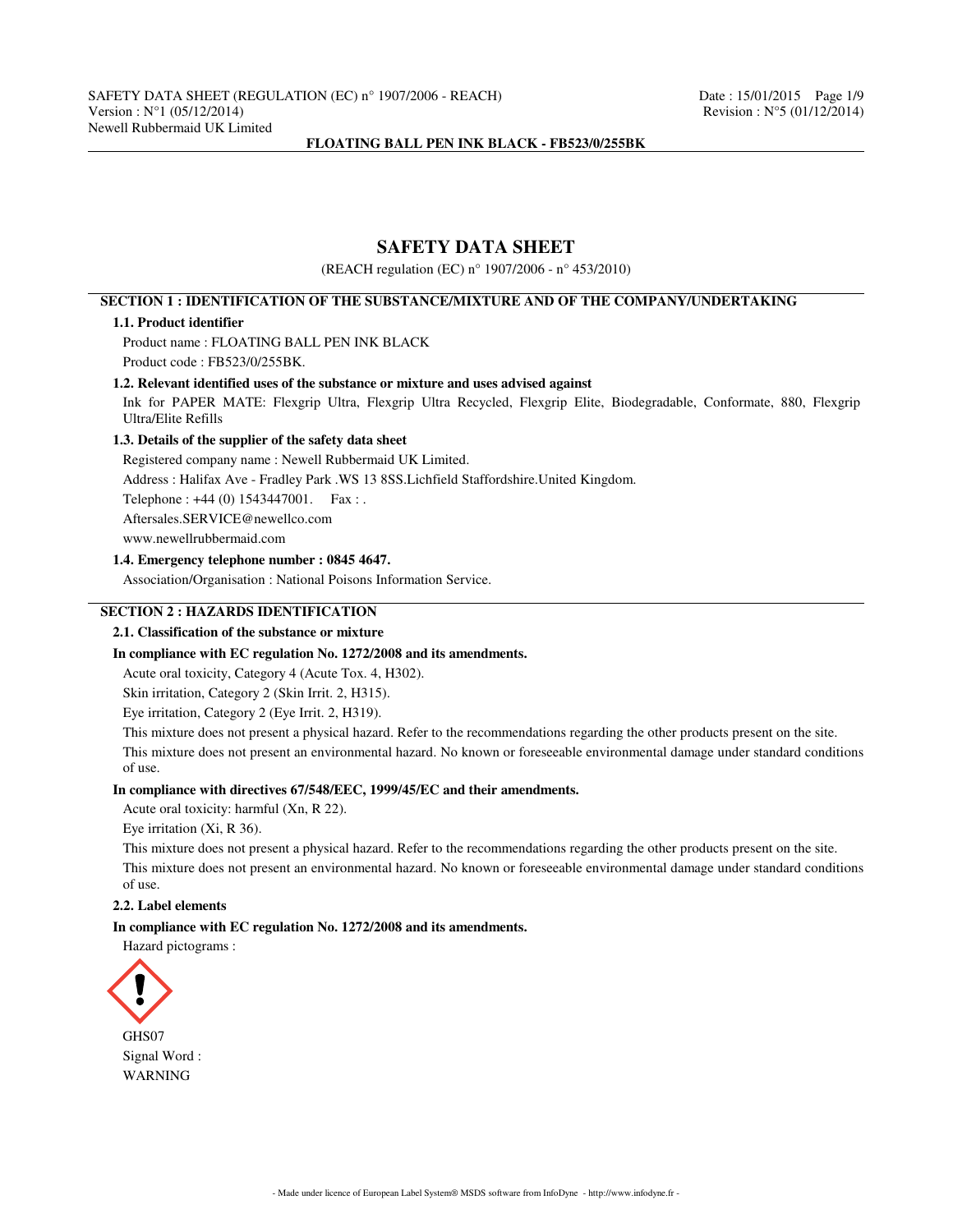# SAFETY DATA SHEET (REGULATION (EC) n° 1907/2006 - REACH) Date : 15/01/2015 Page 2/9<br>Version : N°1 (05/12/2014) Revision : N°5 (01/12/2014) Newell Rubbermaid UK Limited

# Product identifiers :<br>603-098-00-9 PHENOXYETHANOL -2 603-057-00-5 BENZYL ALCOHOL Hazard statements : H302 Harmful if swallowed. H315 Causes skin irritation. H319 Causes serious eye irritation. Precautionary statements - General : P101 If medical advice is needed, have product container or label at hand. P102 Keep out of reach of children. Precautionary statements - Prevention : P264 Wash ... thoroughly after handling. P270 Do no eat, drink or smoke when using this product.

### **FLOATING BALL PEN INK BLACK - FB523/0/255BK**

| Wear protective gloves/protective clothing/eye protection/face protection.                                                          |
|-------------------------------------------------------------------------------------------------------------------------------------|
|                                                                                                                                     |
| IF ON SKIN: Wash with plenty of water                                                                                               |
| IF IN EYES: Rinse cautiously with water for several minutes. Remove contact lenses, if<br>present and easy to do. Continue rinsing. |
| Specific treatment (see  on this label).                                                                                            |
| If skin irritation occurs: Get medical advice/attention.                                                                            |
| If eye irritation persists: Get medical advice/attention.                                                                           |
| Take off contaminated clothing and wash it before reuse.                                                                            |
|                                                                                                                                     |
| Dispose of contents/container to                                                                                                    |
|                                                                                                                                     |

#### **2.3. Other hazards**

The mixture does not contain substances classified as 'Substances of Very High Concern' (SVHC)  $\geq 0.1\%$  published by the European CHemicals Agency (ECHA) under article 57 of REACH: http://echa.europa.eu/fr/candidate-list-table

The mixture satisfies neither the PBT nor the vPvB criteria for mixtures in accordance with annexe XIII of the REACH regulations EC 1907/2006.

## **SECTION 3 : COMPOSITION/INFORMATION ON INGREDIENTS**

#### **3.2. Mixtures Composition :**

| Composition:                 |                     |            |       |                     |
|------------------------------|---------------------|------------|-------|---------------------|
| Identification               | (EC) 1272/2008      | 67/548/EEC | Note  | $\%$                |
| INDEX: 603-098-00-9          | GHS07               | Xn         | $[1]$ | $50 \le x \% < 100$ |
| CAS: 122-99-6                | Wng                 | Xn; R22    |       |                     |
| EC: 204-589-7                | Acute Tox. 4, H302  | Xi;R36     |       |                     |
|                              | Eye Irrit. 2, H319  |            |       |                     |
| PHENOXYETHANOL-2             |                     |            |       |                     |
| INDEX: 603-057-00-5          | GHS07               | Xn         |       | $10 \le x \% < 25$  |
| $ CAS: 100-51-6$             | Wng                 | Xn;R20/22  |       |                     |
| EC: 202-859-9                | Acute Tox. 4, H332  |            |       |                     |
|                              | Acute Tox. 4, H302  |            |       |                     |
| <b>BENZYL ALCOHOL</b>        |                     |            |       |                     |
| CAS: 84281-86-7              | GHS07               | Xi         |       | $2.5 \le x \% < 10$ |
| EC: 282-630-8                | Wng                 | Xi:R36/38  |       |                     |
|                              | Skin Irrit. 2, H315 |            |       |                     |
| <b>C.I. SOLVENT VIOLET 8</b> | Eve Irrit. 2. H319  |            |       |                     |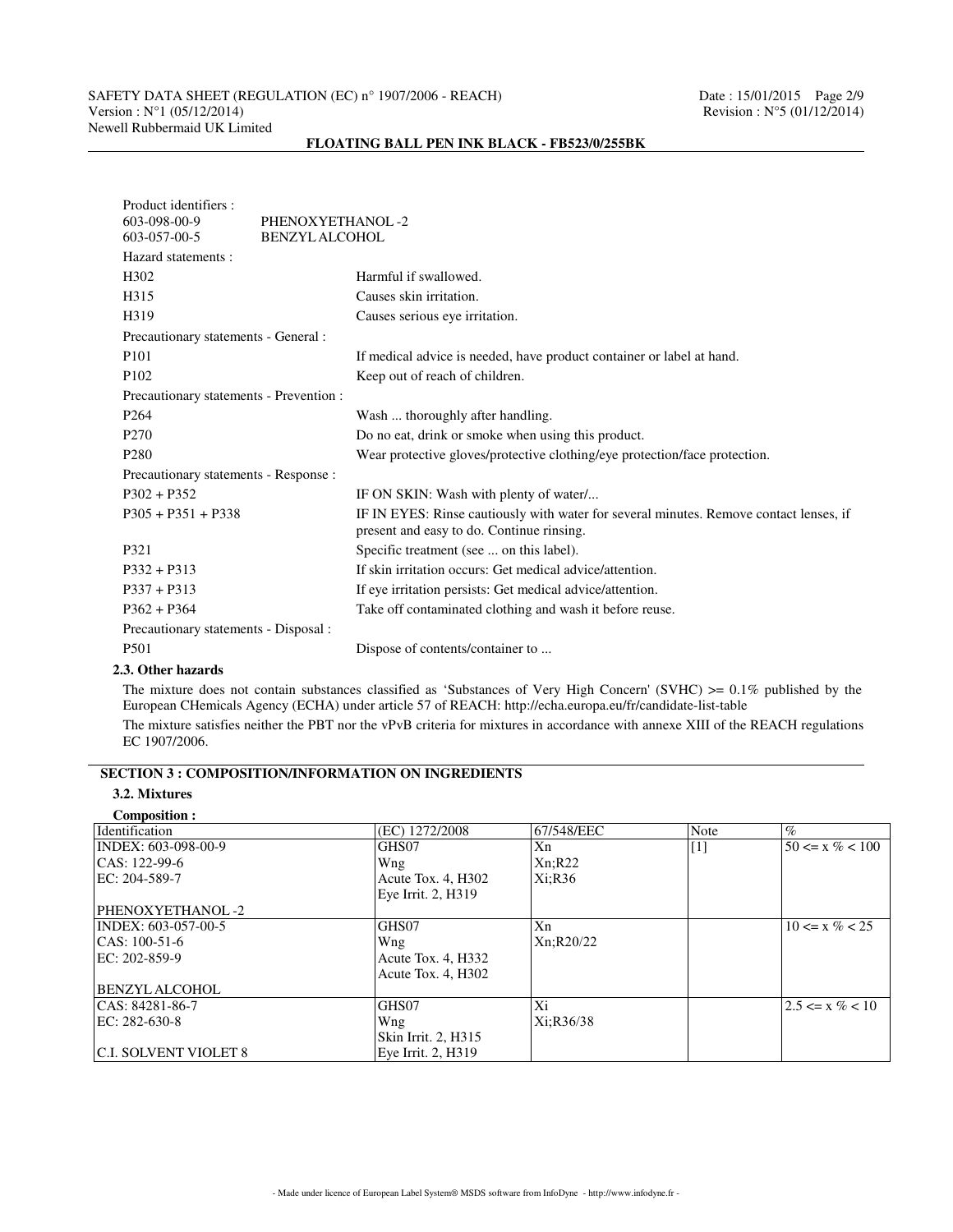# SAFETY DATA SHEET (REGULATION (EC) n° 1907/2006 - REACH) Date : 15/01/2015 Page 3/9<br>Version : N°1 (05/12/2014) Revision : N°5 (01/12/2014) Newell Rubbermaid UK Limited

### **FLOATING BALL PEN INK BLACK - FB523/0/255BK**

| $ CAS: 587-98-4$     | GHS07                       | Xi           | $12.5 \le x \% < 10$ |
|----------------------|-----------------------------|--------------|----------------------|
| $ EC: 209-608-2 $    | Wng                         | Xi:R36/37/38 |                      |
|                      | $\vert$ Skin Irrit. 2, H315 |              |                      |
| IC.I. ACID YELLOW 36 | Eve Irrit. 2. H319          |              |                      |
|                      | STOT SE 3. H335             |              |                      |

#### **Information on ingredients :**

[1] Substance for which maximum workplace exposure limits are available.

# **SECTION 4 : FIRST AID MEASURES**

As a general rule, in case of doubt or if symptoms persist, always call a doctor.

NEVER induce swallowing by an unconscious person.

#### **4.1. Description of first aid measures**

#### **In the event of splashes or contact with eyes :**

Wash thoroughly with soft, clean water for 15 minutes holding the eyelids open.

If there is any redness, pain or visual impairment, consult an ophthalmologist.

#### **In the event of splashes or contact with skin :**

Remove contaminated clothing and wash the skin thoroughly with soap and water or a recognised cleaner.

Watch out for any remaining product between skin and clothing, watches, shoes, etc.

If the contaminated area is widespread and/or there is damage to the skin, a doctor must be consulted or the patient transferred to hospital.

Wash the skin thoroughly with soap and water

#### **In the event of swallowing :**

Do not give the patient anything orally.

In the event of swallowing, if the quantity is small (no more than one mouthful), rinse the mouth with water, administer activated medical charcoal and consult a doctor.

Keep the person exposed at rest. Do not force vomiting.

Seek medical attention immediately, showing the label.

If swallowed accidentally, call a doctor to ascertain whether observation and hospital care will be necessary. Show the label.

#### **4.2. Most important symptoms and effects, both acute and delayed**

No data available.

#### **4.3. Indication of any immediate medical attention and special treatment needed**

No data available.

# **SECTION 5 : FIREFIGHTING MEASURES**

Non-flammable.

### **5.1. Extinguishing media**

#### **Suitable methods of extinction**

In the event of a fire, use :

- sprayed water or water mist
- foam
- multipurpose ABC powder
- BC powder
- carbon dioxide (CO2)

- Special foams for polar liquids (known as alcohol resistant)

#### **Unsuitable methods of extinction**

In the event of a fire, do not use :

- water jet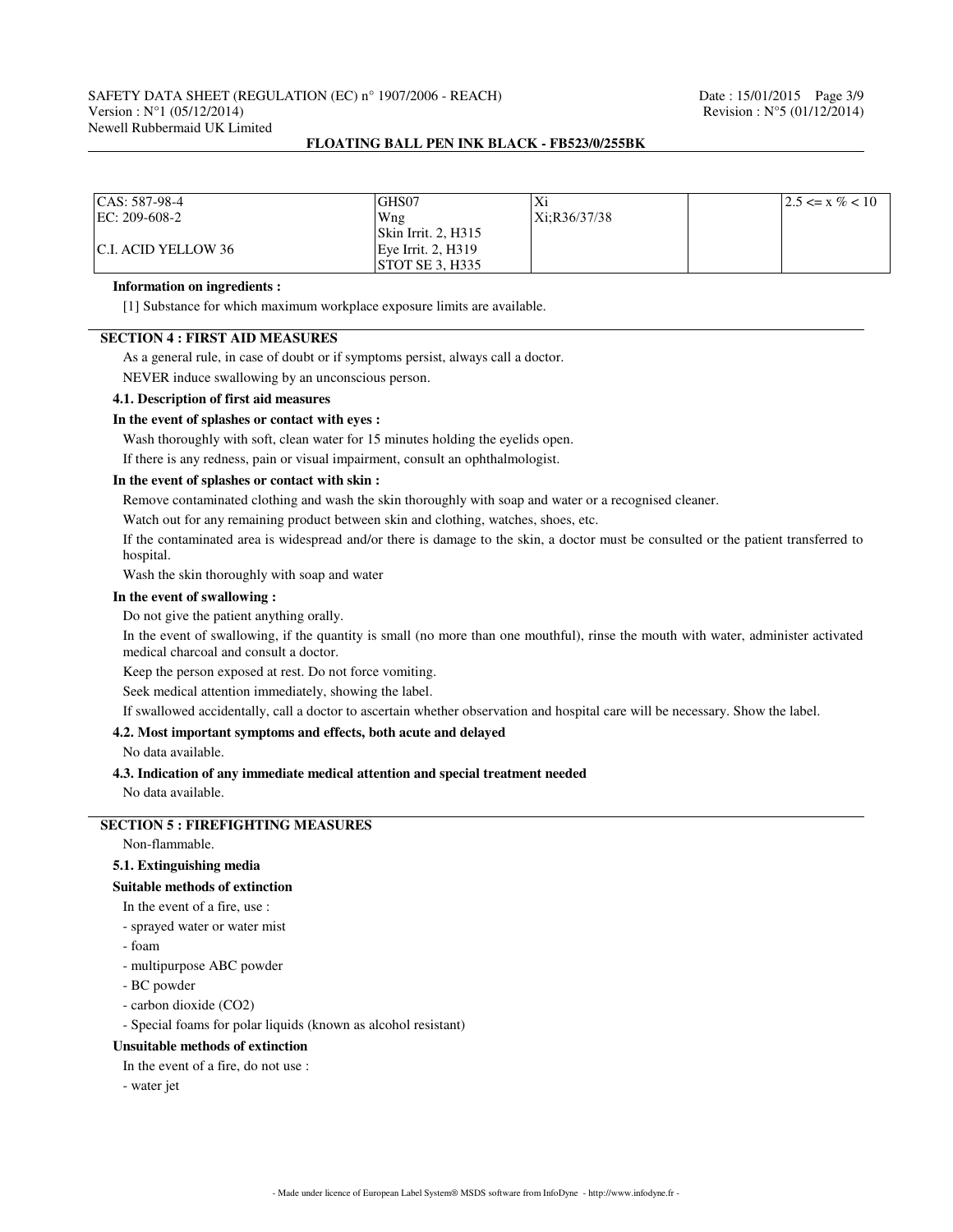#### **5.2. Special hazards arising from the substance or mixture**

A fire will often produce a thick black smoke. Exposure to decomposition products may be hazardous to health.

Do not breathe in smoke.

In the event of a fire, the following may be formed :

- carbon monoxide (CO)

- carbon dioxide (CO2)

### **5.3. Advice for firefighters**

No data available.

## **SECTION 6 : ACCIDENTAL RELEASE MEASURES**

### **6.1. Personal precautions, protective equipment and emergency procedures**

Consult the safety measures listed under headings 7 and 8.

### **For non first aid worker**

Avoid any contact with the skin and eyes.

#### **For first aid worker**

First aid workers will be equipped with suitable personal protective equipment (See section 8).

#### **6.2. Environmental precautions**

Contain and control the leaks or spills with non-combustible absorbent materials such as sand, earth, vermiculite, diatomaceous earth in drums for waste disposal.

Prevent any material from entering drains or waterways.

#### **6.3. Methods and material for containment and cleaning up**

Clean preferably with a detergent, do not use solvents.

#### **6.4. Reference to other sections**

No data available.

### **SECTION 7 : HANDLING AND STORAGE**

Requirements relating to storage premises apply to all facilities where the mixture is handled.

#### **7.1. Precautions for safe handling**

Always wash hands after handling.

Remove and wash contaminated clothing before re-using.

Ensure that there is adequate ventilation, especially in confined areas.

#### **Fire prevention :**

Handle in well-ventilated areas.

Prevent access by unauthorised personnel.

#### **Recommended equipment and procedures :**

For personal protection, see section 8.

Observe precautions stated on label and also industrial safety regulations.

Avoid skin and eye contact with this mixture.

Packages which have been opened must be reclosed carefully and stored in an upright position.

#### **Prohibited equipment and procedures :**

No smoking, eating or drinking in areas where the mixture is used.

## **7.2. Conditions for safe storage, including any incompatibilities**

No data available.

#### **Storage**

Keep out of reach of children.

Keep the container tightly closed in a dry, well-ventilated place.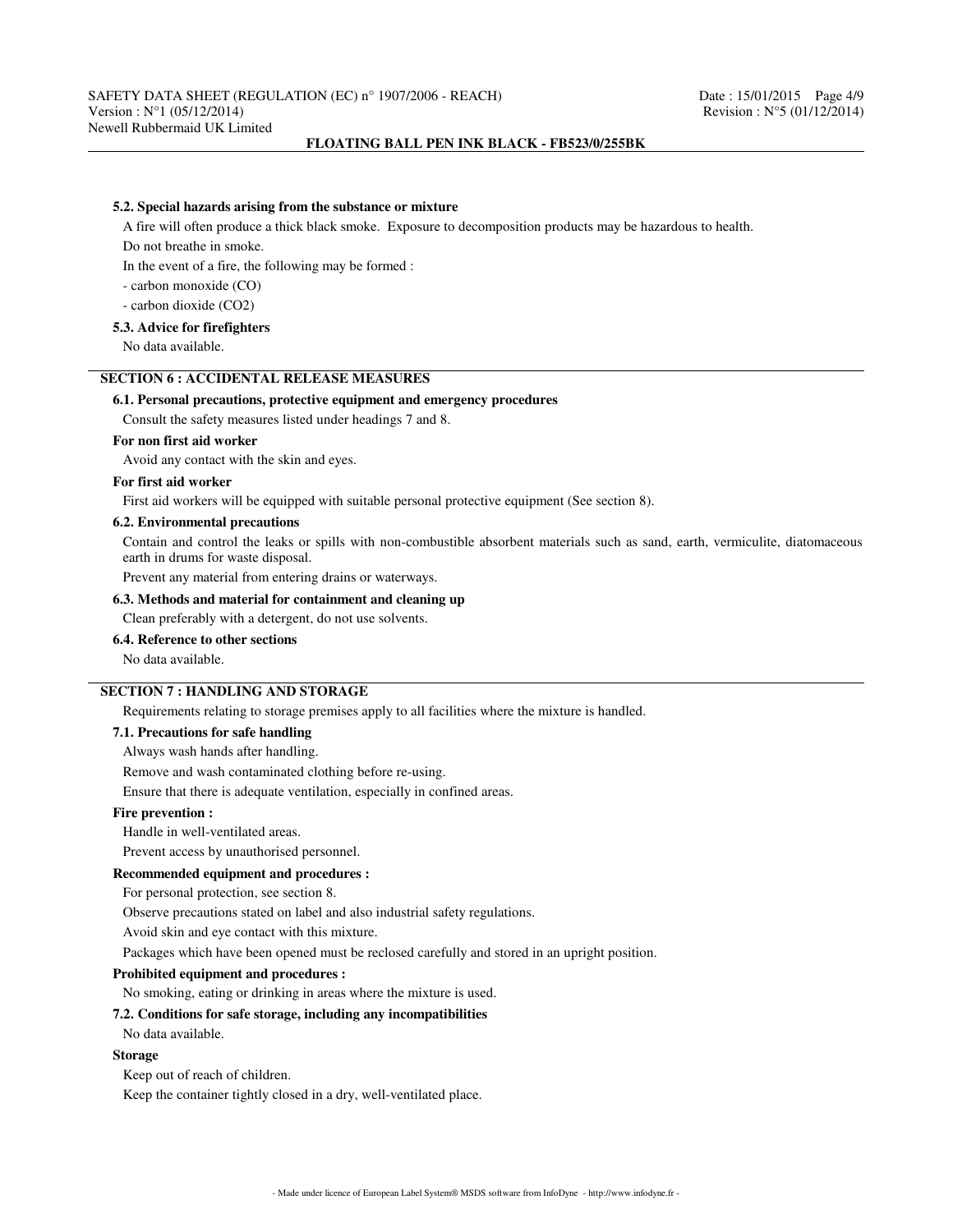Keep away from food and drink, including those for animals.

The floor must be impermeable and form a collecting basin so that, in the event of an accidental spillage, the liquid cannot spread beyond this area.

### **Packaging**

Always keep in packaging made of an identical material to the original.

**7.3. Specific end use(s)**

No data available.

## **SECTION 8 : EXPOSURE CONTROLS/PERSONAL PROTECTION**

### **8.1. Control parameters**

#### **Occupational exposure limits :**

| - Germany - AGW (BAuA - TRGS 900, 21/06/2010) : |  |
|-------------------------------------------------|--|
|-------------------------------------------------|--|

| CAS            | VME :               | VME :              | Excess | <b>Notes</b> |
|----------------|---------------------|--------------------|--------|--------------|
| $122 - 99 - 6$ | $20 \text{ ml/m}$ 3 | $110 \text{ mg/m}$ | 2(1)   | DFG, H, Y    |

### **8.2. Exposure controls**

#### **Personal protection measures, such as personal protective equipment**

Use personal protective equipment that is clean and has been properly maintained.

Store personal protective equipment in a clean place, away from the work area.

Never eat, drink or smoke during use. Remove and wash contaminated clothing before re-using. Ensure that there is adequate ventilation, especially in confined areas.

### **- Eye / face protection**

Avoid contact with eyes.

Use eye protectors designed to protect against liquid splashes

Before handling, wear safety goggles with protective sides accordance with standard EN166.

In the event of high danger, protect the face with a face shield.

Prescription glasses are not considered as protection.

Individuals wearing contact lenses should wear prescription glasses during work where they may be exposed to irritant vapours. Provide eyewash stations in facilities where the product is handled constantly.

#### **- Hand protection**

Wear suitable protective gloves in the event of prolonged or repeated skin contact.

Use suitable protective gloves that are resistant to chemical agents in accordance with standard EN374.

Gloves must be selected according to the application and duration of use at the workstation.

Protective gloves need to be selected according to their suitability for the workstation in question : other chemical products that may be handled, necessary physical protections (cutting, pricking, heat protection), level of dexterity required.

Type of gloves recommended :

- Nitrile rubber (butadiene-acrylonitrile copolymer rubber (NBR))

Recommended properties :

- Impervious gloves in accordance with standard EN374

### **- Body protection**

Avoid skin contact.

Wear suitable protective clothing.

Suitable type of protective clothing :

In the event of substantial spatter, wear liquid-tight protective clothing against chemical risks (type 3) in accordance with EN14605 to prevent skin contact.

In the event of a risk of splashing, wear protective clothing against chemical risks (type 6) in accordance with EN13034 to prevent skin contact.

Work clothing worn by personnel shall be laundered regularly.

After contact with the product, all parts of the body that have been soiled must be washed.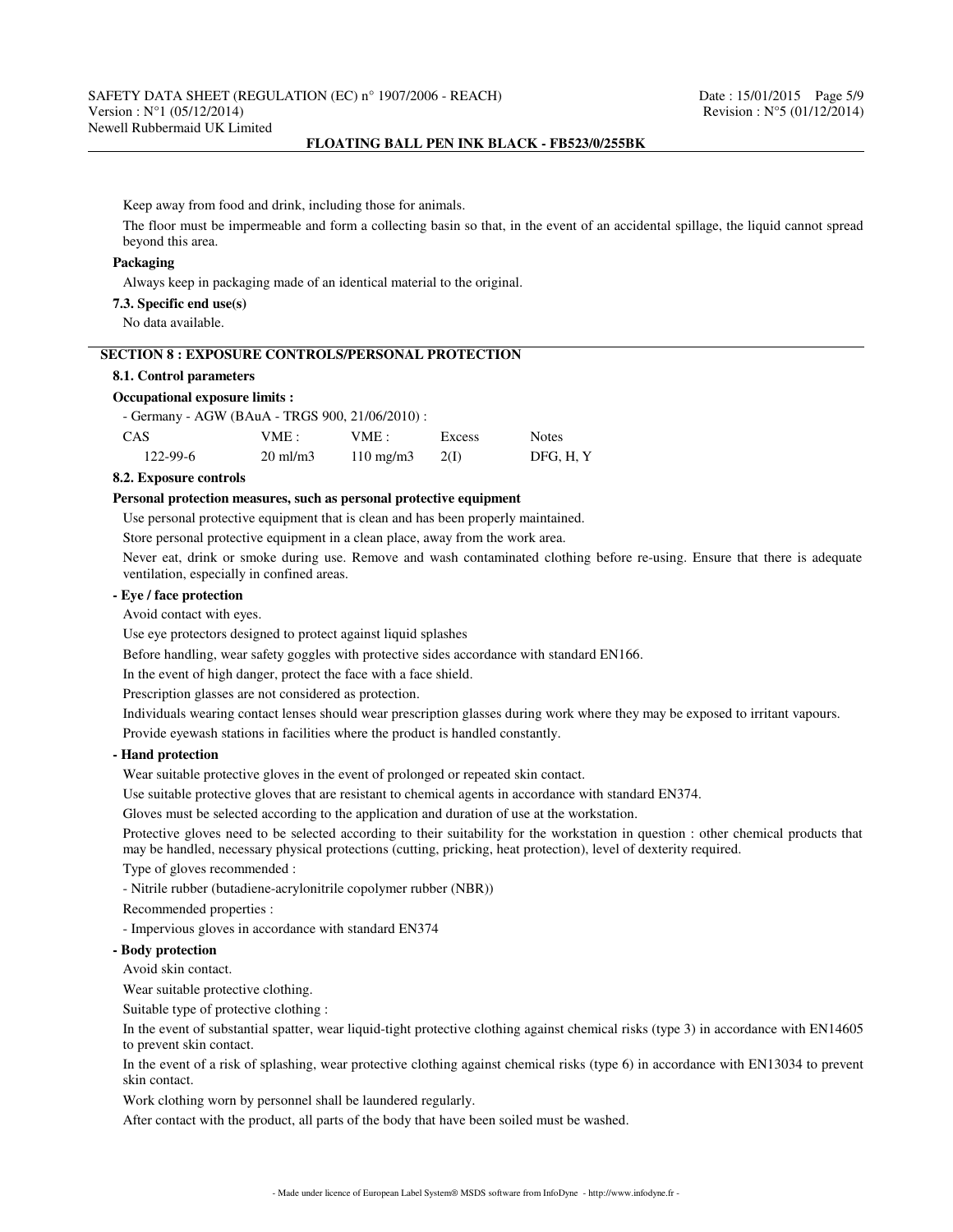# **SECTION 9 : PHYSICAL AND CHEMICAL PROPERTIES 9.1. Information on basic physical and chemical properties General information :** Physical state : Viscous liquid. Color: Black **Important health, safety and environmental information** pH : Not relevant. Boiling point/boiling range : Not specified. Flash Point Interval : PE > 100°C. Vapour pressure (50°C) : Not relevant. Density : 1.15 Water solubility : Insoluble.  $Viscosity: > 1000 \text{ mPa.s}$ Melting point/melting range : Not specified. Self-ignition temperature : Not specified. Decomposition point/decomposition range : Not specified. **9.2. Other information**

No data available.

# **SECTION 10 : STABILITY AND REACTIVITY**

### **10.1. Reactivity**

No data available.

#### **10.2. Chemical stability**

This mixture is stable under the recommended handling and storage conditions in section 7.

#### **10.3. Possibility of hazardous reactions**

When exposed to high temperatures, the mixture can release hazardous decomposition products, such as carbon monoxide and dioxide, fumes and nitrogen oxide.

#### **10.4. Conditions to avoid**

### **10.5. Incompatible materials**

#### **10.6. Hazardous decomposition products**

The thermal decomposition may release/form :

- carbon monoxide (CO)
- carbon dioxide (CO2)

# **SECTION 11 : TOXICOLOGICAL INFORMATION**

#### **11.1. Information on toxicological effects**

Harmful if swallowed.

May cause irreversible damage to the skin; namely inflammation of the skin or the formation of erythema and eschar or oedema following exposure up to four hours.

May have reversible effects on the eyes, such as eye irritation which is totally reversible by the end of observation at 21 days.

Splashes in the eyes may cause irritation and reversible damage

#### **11.1.1. Substances**

No toxicological data available for the substances.

### **11.1.2. Mixture**

No toxicological data available for the mixture.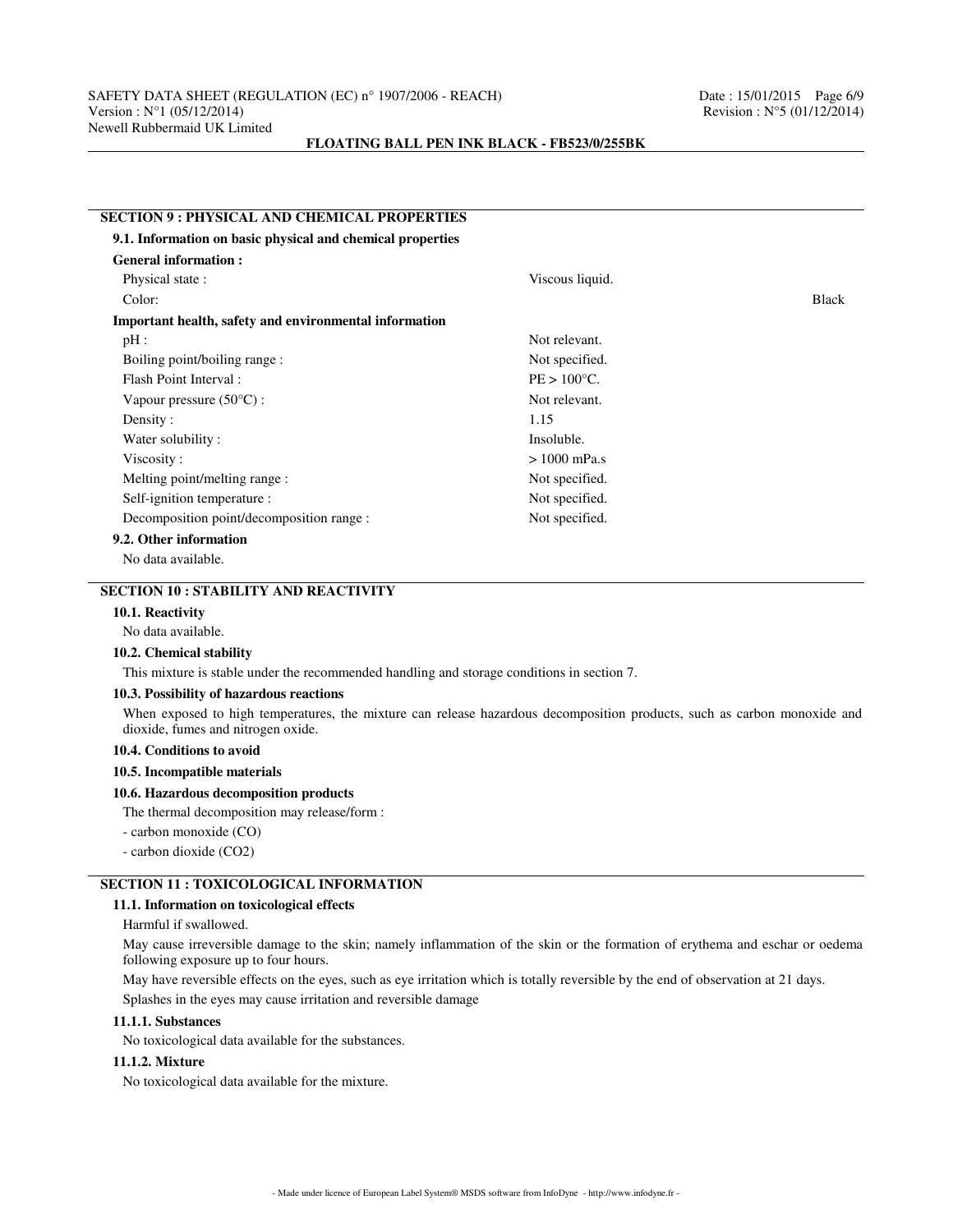### **SECTION 12 : ECOLOGICAL INFORMATION**

# **12.1. Toxicity**

### **12.1.2. Mixtures**

No aquatic toxicity data available for the mixture.

#### **12.2. Persistence and degradability**

No data available.

#### **12.3. Bioaccumulative potential**

No data available.

### **12.4. Mobility in soil**

No data available.

#### **12.5. Results of PBT and vPvB assessment**

No data available.

### **12.6. Other adverse effects**

No data available.

### **German regulations concerning the classification of hazards for water (WGK) :**

WGK 1 (VwVwS vom 27/07/2005, KBws) : Slightly hazardous for water.

# **SECTION 13 : DISPOSAL CONSIDERATIONS**

Proper waste management of the mixture and/or its container must be determined in accordance with Directive 2008/98/EC.

### **13.1. Waste treatment methods**

Do not pour into drains or waterways.

### **Waste :**

Waste management is carried out without endangering human health, without harming the environment and, in particular without risk to water, air, soil, plants or animals.

Recycle or dispose of waste in compliance with current legislation, preferably via a certified collector or company.

Do not contaminate the ground or water with waste, do not dispose of waste into the environment.

### **Soiled packaging :**

Empty container completely. Keep label(s) on container.

Give to a certified disposal contractor.

### **Codes of wastes (Decision 2001/573/EC, Directive 2006/12/EEC, Directive 94/31/EEC on hazardous waste) :**

08 01 13 \* sludges from paint or varnish containing organic solvents or other dangerous substances

## **SECTION 14 : TRANSPORT INFORMATION**

#### Exempt from transport classification and labelling.

Transport product in compliance with provisions of the ADR for road, RID for rail, IMDG for sea and ICAO/IATA for air transport (ADR 2013 - IMDG 2012 - ICAO/IATA 2014).

# **SECTION 15 : REGULATORY INFORMATION**

#### **15.1. Safety, health and environmental regulations/legislation specific for the substance or mixture**

#### **- Classification and labelling information included in section 2:**

The following regulations have been used:

- Directive 67/548/EEC and its adaptations
- Directive 1999/45/EC and its adaptations
- EU Regulation No. 1272/2008 amended by EU Regulation No. 487/2013.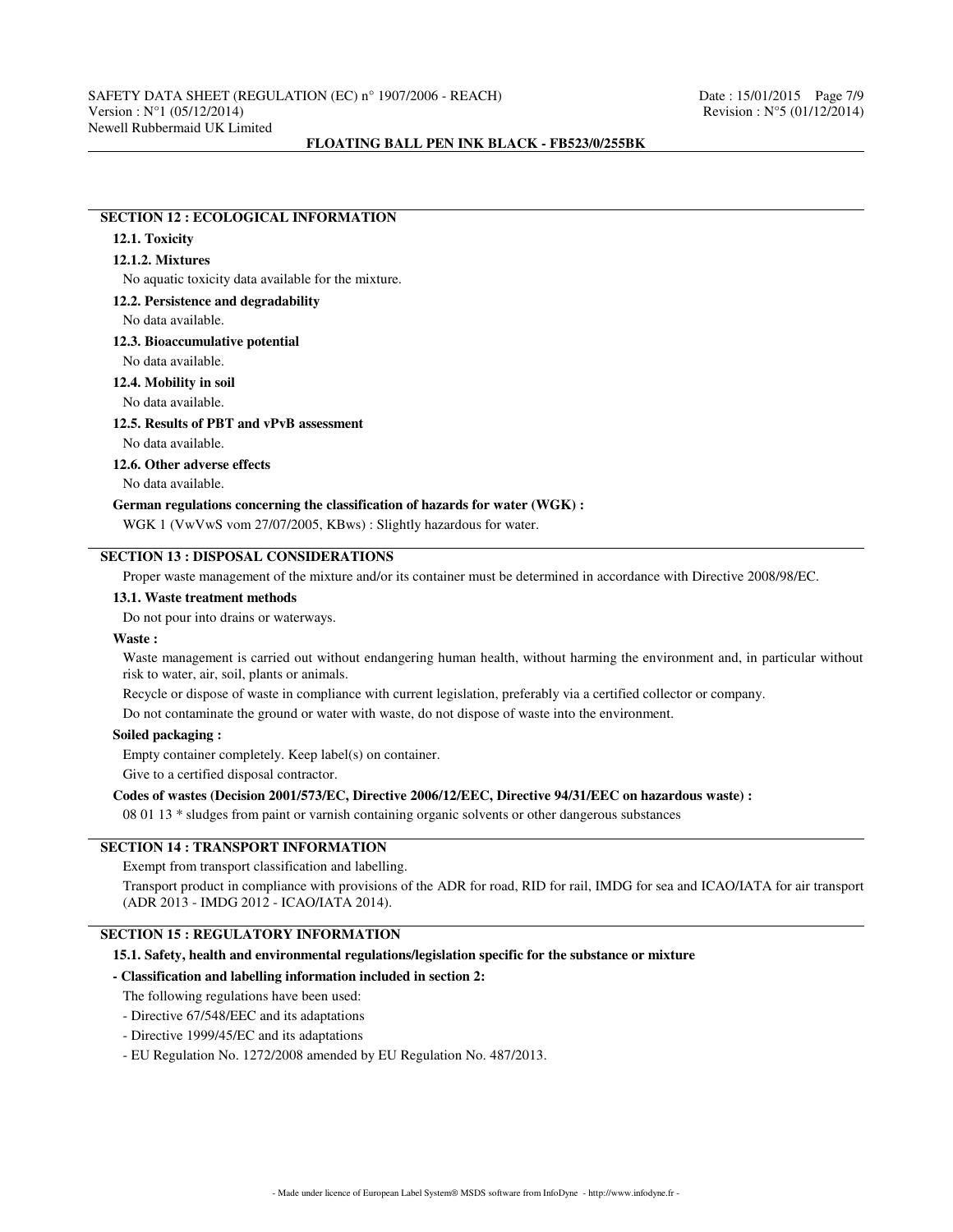SAFETY DATA SHEET (REGULATION (EC) n° 1907/2006 - REACH) Date : 15/01/2015 Page 8/9<br>Version : N°1 (05/12/2014) Page 8/9 Newell Rubbermaid UK Limited

### **FLOATING BALL PEN INK BLACK - FB523/0/255BK**

- EU Regulation No. 1272/2008 amended by EU Regulation No. 758/2013.
- EU Regulation No. 1272/2008 amended by EU Regulation No. 944/2013.
- EU Regulation No. 1272/2008 amended by EU Regulation No. 605/2014.

### **- Container information:**

The mixture is contained in packaging that does not exceed 125 ml.

Containers to be fitted with a tactile warning of danger (see EC Regulation No. 1272/2008, Annex II, Part 3).

**- Particular provisions :**

No data available.

#### **- German regulations concerning the classification of hazards for water (WGK) :**

WGK 1 (VwVwS vom 27/07/2005, KBws) : Slightly hazardous for water.

#### **15.2. Chemical safety assessment**

No data available.

### **SECTION 16 : OTHER INFORMATION**

Since the user's working conditions are not known by us, the information supplied on this safety data sheet is based on our current level of knowledge and on national and community regulations.

The mixture must not be used for other uses than those specified in section 1 without having first obtained written handling instructions.

It is at all times the responsibility of the user to take all necessary measures to comply with legal requirements and local regulations.

The information in this safety data sheet must be regarded as a description of the safety requirements relating to the mixture and not as a guarantee of the properties thereof.

### **In compliance with directives 67/548/EEC, 1999/45/EC and their amendments.**

Hazard symbols :



| Harmful                                   |                                                                                                  |
|-------------------------------------------|--------------------------------------------------------------------------------------------------|
| Contains:<br>603-057-00-5<br>603-098-00-9 | <b>BENZYL ALCOHOL</b><br>PHENOXYETHANOL-2                                                        |
| Risk phrase :                             |                                                                                                  |
| R 36                                      | Irritating to eyes.                                                                              |
| R 22                                      | Harmful if swallowed.                                                                            |
| Safety phrase:                            |                                                                                                  |
| S <sub>2</sub>                            | Keep out of the reach of children.                                                               |
| S 46                                      | If swallowed, seek medical advice immediately and show this container or label.                  |
| S 13                                      | Keep away from food, drink and animal feedingstuffs.                                             |
| S 25                                      | Avoid contact with eyes.                                                                         |
| S 26                                      | In case of contact with eyes, rinse immediately with plenty of water and seek medical<br>advice. |
| S 64                                      | If swallowed, rinse mouth with water (only if the person is conscious).                          |
|                                           | Title for H, EUH and R indications mentioned in section 3 :                                      |
| H <sub>3</sub> 02                         | Harmful if swallowed.                                                                            |
| H315                                      | Causes skin irritation.                                                                          |
| H319                                      | Causes serious eye irritation.                                                                   |
| H332                                      | Harmful if inhaled.                                                                              |
| H335                                      | May cause respiratory irritation.                                                                |